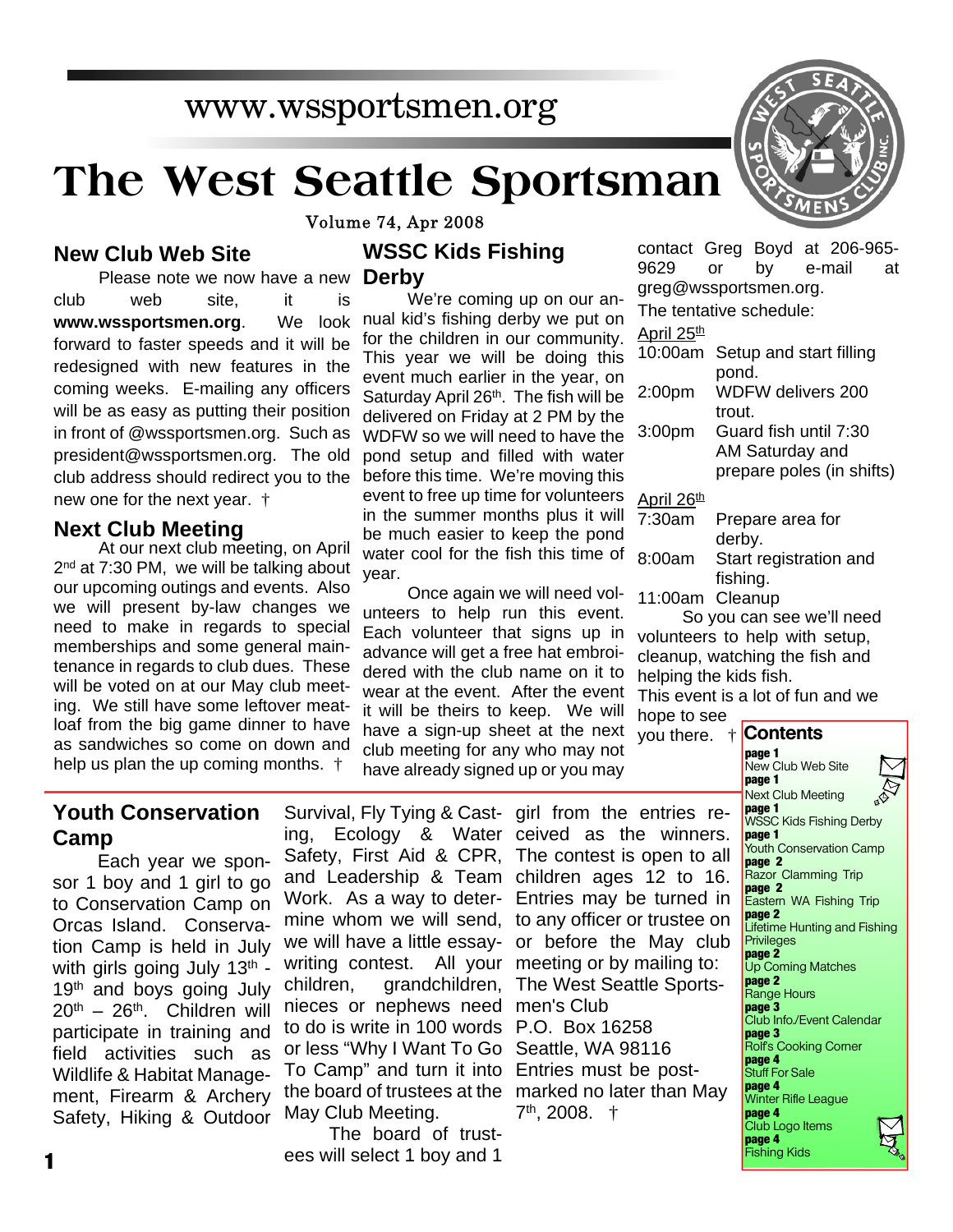#### **Razor Clamming Trip**

With another expected Razor Claming season on April 19th, we have planned a Razor Claming trip to Pacific City. We are staying at the Blue Pacific Motel and RV Park (360) 289-2262, 2707 State Route 109, Ocean City, WA. 98569. They have fairly nice facilities with a great Clam cleaning area. I would suggest you make reservations as soon as possible as it will fill fast. The park has a web site located at http://www.bluepacificmotel.com/.

The low tide for Saturday April  $19<sup>th</sup>$  is a -0.1 at 6:40 AM and for Sunday April 20<sup>th</sup> low tide is a -0.4 at 7:18 AM. Remember this is tentative and may change if the state does not open the season as anticipated. †

#### **Eastern WA Fishing Trip**

We are planning to go to Eastern Washington the weekend of May 2<sup>nd</sup> – 4<sup>th</sup> to the Quincy Wildlife area. The Quincy Wildlife area is located near Quincy, Washington. The area has several lakes and what I like about this place is that you can camp right on the shore of the lake with your RV. This means you can bring your boat on shore next to your campsite when you're not fishing, instead of having to launch and relaunch every time you stop or start. Quincy (62 Acres) and Burke lakes offer Trout fishing, while Stan Coffin, thusiasts who buy licenses each

**Up coming Small bore & Air Matches**

warm water fishing, with some larger division manager. bass, Stan Coffin is catch-and-reexcellent fishing for seven-inch sunfish on Stan Coffin. Evergreen Reservoir (235 acres) offers walleye, largemouth bass, bluegill, and some perch along with other warm water species. Tiger Muskies are present, with a 36-inch minimum size and one-fish daily limit for this sparselystocked species.

Camping here is unimproved with pit toilets and no water.  $\dagger$ 

#### **WDFW Drawing Offers Lifetime Hunting and Fishing Privileges**

OLYMPIA - A small investment now could earn a lifetime of savings for the lucky winners of a unique drawing offered by the Washington Department of Fish and Wildlife (WDFW).

The drawings, which are held four times a year, reward winners with a lifetime of hunting and fishing privileges in Washington state. The cost to enter is \$6.50 for Washington residents and \$12.50 for non-residents. Those who win will never have to buy another license to hunt or fish in the state.

This could translate into significant savings especially for avid en-

"H" and part of Ancient lakes provide year, said Bill Joplin, WDFW licensing

lease only for bass however it is folks who enjoy hunting and fishing," "This is a popular drawing for Joplin said. "The potential to have lifetime privileges is quite an enticement."

> Two names are drawn each quarter throughout each licensing season. For the 2008-09 season, the first drawing will be held June 6. Additional drawings are scheduled for Oct. 3, Jan. 4, 2009 and April 4, 2009.

Tickets are good for all drawings held within a year of purchase. There is no limit on the number of entry tickets purchased and participants do not need a current fishing or hunting license to be eligible.

Winners may transfer their lifetime license to another person at the time they claim it. Winners of the lifetime license are required to renew their document annually, but at no cost.

Joplin said the program has been very successful since it was first established in 2004 to promote hunting and fishing opportunities in Washington. Tallies for the 2007-08 season show that more than 13,500 tickets have been sold.

To learn more about the program or buy a ticket, visit https://fishhunt.dfw.wa.gov/wdfw/lifeti me license.html . Tickets are also available from recreational license vendors at a at a series at a contract and a series at a series and a series at a series at a series at a series at a series at a series at a series at a series at a series at  $\alpha$  series at a series at a series at a serie http://wdfw.wa.gov/lic/vendors/vendor s.htm . †

| op commy oman porc a mi-materico |                     | <u> J.I.IUII</u>                           |                                      |
|----------------------------------|---------------------|--------------------------------------------|--------------------------------------|
| Apr 5                            | West Seattle        | Cub Match (prone & kneeling)               |                                      |
| Apr 12                           | <b>West Seattle</b> | Pistol-Air (9 AM) & Standard (Noon)        |                                      |
| Apr 19                           | Tacoma              | Conventional Prone School & Practice Match |                                      |
| Apr 26                           | Puyallup            | Junior International 3-P PTO               |                                      |
| May 9                            | Wenatchee           | Junior air rifle match                     |                                      |
| May 10-11                        | Wenatchee           | Jr. Outdoor Championships                  |                                      |
| May 31                           | Tacoma              | Schützenfest / NRA 3-P Championship        |                                      |
| June 1                           | Tacoma              | Schützenfest / NRA 3-P Championship        | <b>Range Hours and Activity</b>      |
| <b>Jun 7-8</b>                   | Tacoma              | Koehler Memorial prone                     | Monday - Small Bore - 6 PM           |
| Jun 28-29                        | Puyallup            | NRA 3-Position Regional                    | Tuesday - Winter Rifle League        |
| Aug 22-24                        | Tacoma              | State Smallbore International Camp         | Wednesday - Juniors - Call Fred Burr |
| Sep 6                            | Puyallup            | State 4-H Championship                     | at $206-935-4883$ for information.   |
| Sep 6-7                          | Tacoma              | State Conventional Prone Championship      |                                      |
| Sep 27-28                        | Tacoma              | Schützenfest / Outdoor Int'l Championship  | Cost: Adult members \$2.00, non-     |
| Oct 4-5                          | Olympia             | NRA Coach School (Rifle)                   | members $$4.00$ , Juniors $$1.00$ .  |
|                                  |                     |                                            |                                      |

Volume 74, Apr 2008

**2** www.wssportsmen.org The West Seattle Sportsman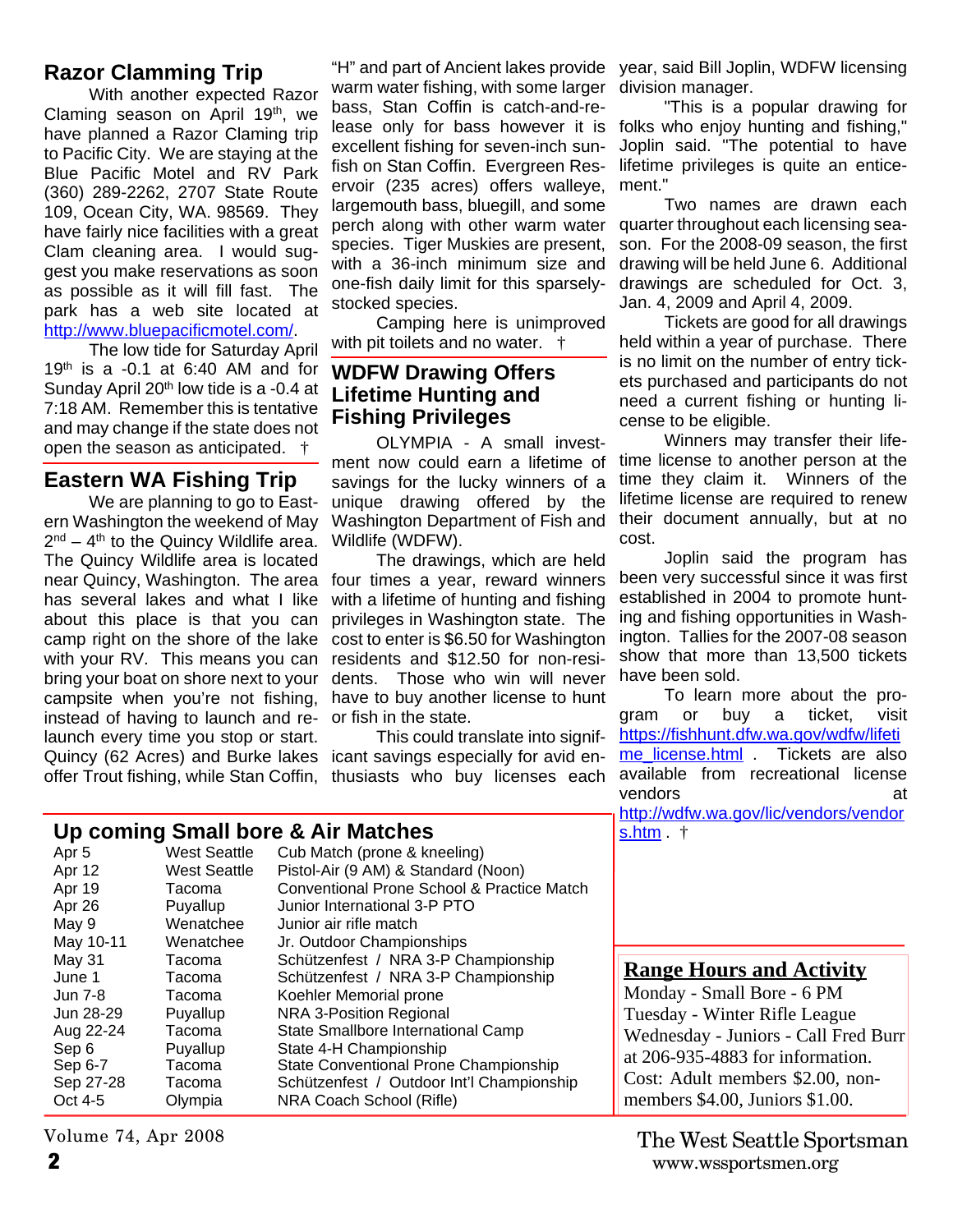#### **The West Seattle Sportsman's Club Sponsors of the Roger Dahl Rifle Training Range**

#### **OFFICERS TRUSTEES LIFE TIME MEMBERS**

| President – Greg Boyd      | 2               |
|----------------------------|-----------------|
| Vice Pres. – Roz Mascio    | $\mathcal{D}_1$ |
| Secretary – Tony Olszewski | 4               |
| Treasurer – Fred Burr      | 2               |
| Rec. Sec. – Richard George |                 |

06-965-9629 Steve Loo Fred Burr<br>06-937-3614 Jerry Mascio 206-937-3614 Ernie Frev 06-937-3614 Jerry Mascio 206-937-3614 25-226-5643 Cam Robison 206-431-8337 Frank Novito 06-935-4883

Contact us at: info@wssportsmen.org

Rolf's Cooking Corner

## **Sauteed Razor Clams**

*Servings 4* 1 cup lime juice (2 large limes) 16 razor clams Buttermilk for dipping Panko crumbs for breading 8 tbl peanut oil 1 cup unsalted butter Salt and pepper to taste

#### **Method:**

Drizzle lime juice on clams, dip in buttermilk, dredge in panko. Refriglerate about 10 minutes to set breading. In a pan large enough to hold rice pilaf, sauvignon blanc and a



clams without them touching, heat oil and butter on medium-high until foaming stops. Salt and pepper clams to taste, and saute until golden, about 1 minute on each side. Drain and serve with asparagus tips,

#### **Events Calendar**

Apr 2nd - Club Meeting Apr 18th-20th - Razor Claming Apr 23rd - Board Meeting Apr 26th - WSSC Kids Fishing Derby May 2<sup>nd</sup>-4<sup>th</sup> - Quincy Lakes May 7<sup>th</sup> - Club Meeting May 17<sup>th</sup> - Fishing Kids Event May 21<sup>st</sup> - Board Meeting Jun 4th - Clam Bake

If you have any ideas for programs to have at the club meetings or any good outing ideas let one of the Officers or Trustees know. You may contact us at: info@wssportsmen.org

| <b>MEMBERSHIP APPLICATION</b><br><b>New</b>                                                                                                                                                                                                                                                                                                                                                                                                                                                                                                                       | <b>Renewal</b>                          |  |  |  |  |
|-------------------------------------------------------------------------------------------------------------------------------------------------------------------------------------------------------------------------------------------------------------------------------------------------------------------------------------------------------------------------------------------------------------------------------------------------------------------------------------------------------------------------------------------------------------------|-----------------------------------------|--|--|--|--|
| <b>WEST SEATTLE SPORTSMAN'S CLUB</b>                                                                                                                                                                                                                                                                                                                                                                                                                                                                                                                              |                                         |  |  |  |  |
|                                                                                                                                                                                                                                                                                                                                                                                                                                                                                                                                                                   | Date                                    |  |  |  |  |
| propagation and conservation of game birds, game animals, and fish in the State of Washington, do hereby<br>apply for membership in the WEST SEATTLE SPORTSMAN'S CLUB and tender here with the sum of<br>\$<br>y in payment of one year's dues.<br>"I solemnly swear that I will abide by the Constitution and By-Laws of the West Seattle Sportsman's Club and<br>help in its up-building and I will not willfully disobey the Game Laws wherever I fish or hunt. I will always be<br>a true sportsman both in the field and to my brother members at all times. |                                         |  |  |  |  |
|                                                                                                                                                                                                                                                                                                                                                                                                                                                                                                                                                                   | If you would like to                    |  |  |  |  |
| <b>Street Address</b>                                                                                                                                                                                                                                                                                                                                                                                                                                                                                                                                             | receive the Club<br>newsletter by email |  |  |  |  |
|                                                                                                                                                                                                                                                                                                                                                                                                                                                                                                                                                                   | check here.                             |  |  |  |  |
|                                                                                                                                                                                                                                                                                                                                                                                                                                                                                                                                                                   |                                         |  |  |  |  |
| (New Only)                                                                                                                                                                                                                                                                                                                                                                                                                                                                                                                                                        |                                         |  |  |  |  |
| $\mathbf{m}$ $\mathbf{w}$ $\mathbf{w}$ $\mathbf{w}$ $\mathbf{w}$ $\mathbf{w}$                                                                                                                                                                                                                                                                                                                                                                                                                                                                                     | Volume 74, Apr 2008                     |  |  |  |  |

smile. †

www.wssportsmen.org **3** The West Seattle Sportsman